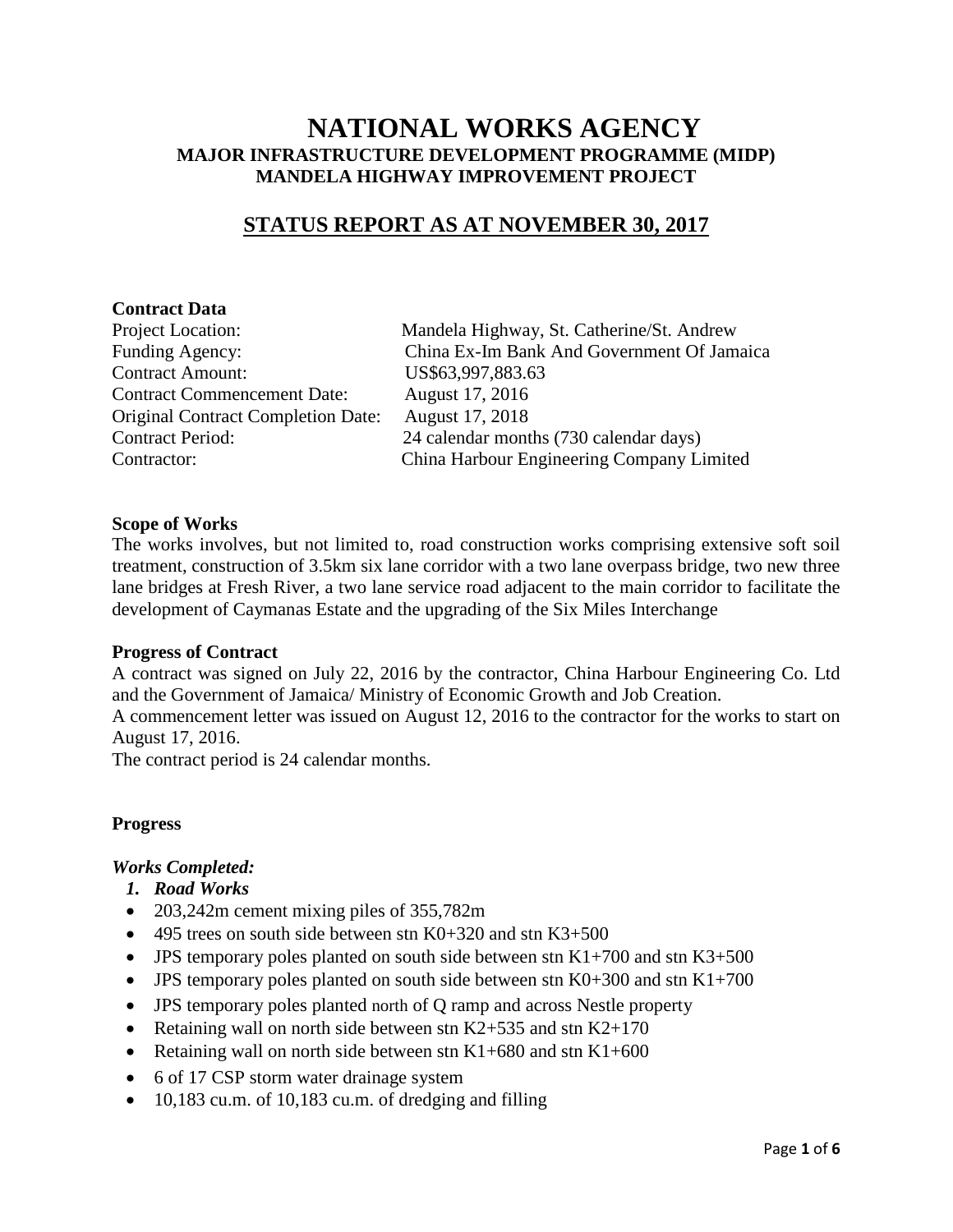- *Road Works* (Contd.)
- $\bullet$  104,124 cu. m. of 237,617 cu.m. of subgrade fill
- 28m box culvert at stn  $K1+020$
- 22.5m box culvert at stn  $K0+700$
- 14.5m box culvert at stn  $K0+300$
- 20 cm thick temporary gravel base  $-3,873$  cu.m of 6,011 cu.m
- 40mm thick asphaltic concrete of temporary gravel base 14,000 sq.m. of 34,105.sq.m.
- Top soil removal 43,638 cu.m. of 45,444 cu.m.
- Abutment backfilling 665 cu.m. of 829 cu.m
- Base grading gravel  $-31,708$  cu.m. of 133,486 cu.m
- Binder course ATB-25 16,349 sq.m of 119,463 sq.m
- Binder course  $AC-20 20371$  sq.m of 134,825 sq.m.
- Concrete barrier  $-754$  m of 1441m
- 3000 psi rubble concrete wall 3653 cu.m of 7923 cu.m.
- 50mm x 50mm vertical drain 500m of 1580m

# **Bridge Works**

- *1. Fresh River Bridge*
- 12 of 12 pile foundation of abutment #0
- 12 of 12 pile foundation of abutment #2
- 6 of 6 pile foundation of pier #1
- 12 of 12 bearing platforms
- 2 of 2 abutment walls
- Pier  $# 1$  scour protection
- 28# of 28# T-beams completed and launched
- Western approach slab 100%
- Bearings -100%
- Bridge deck (north side)  $-100\%$
- Guard rail (north side) -100%

# **2. Overpass Bridge**

- 3 of 3 pile foundation of pier #1
- 6 of 6 pile foundation of abutment # 2
- 6 of 6 pile foundations of abutment #0
- Pile cap, stem wall and bearing platform of Pier #1
- Pile cap, body and bearing platform of abutment #2
- Ultrasonic tests to piles abutment #0 overpass bridge
- Pile cap, body and bearing platform of abutment #2
- Pile cap, body and bearing platform of abutment #0
- 10# of 10# T-beams completed and launched
- Bearings  $-100\%$
- Bridge deck-  $100\%$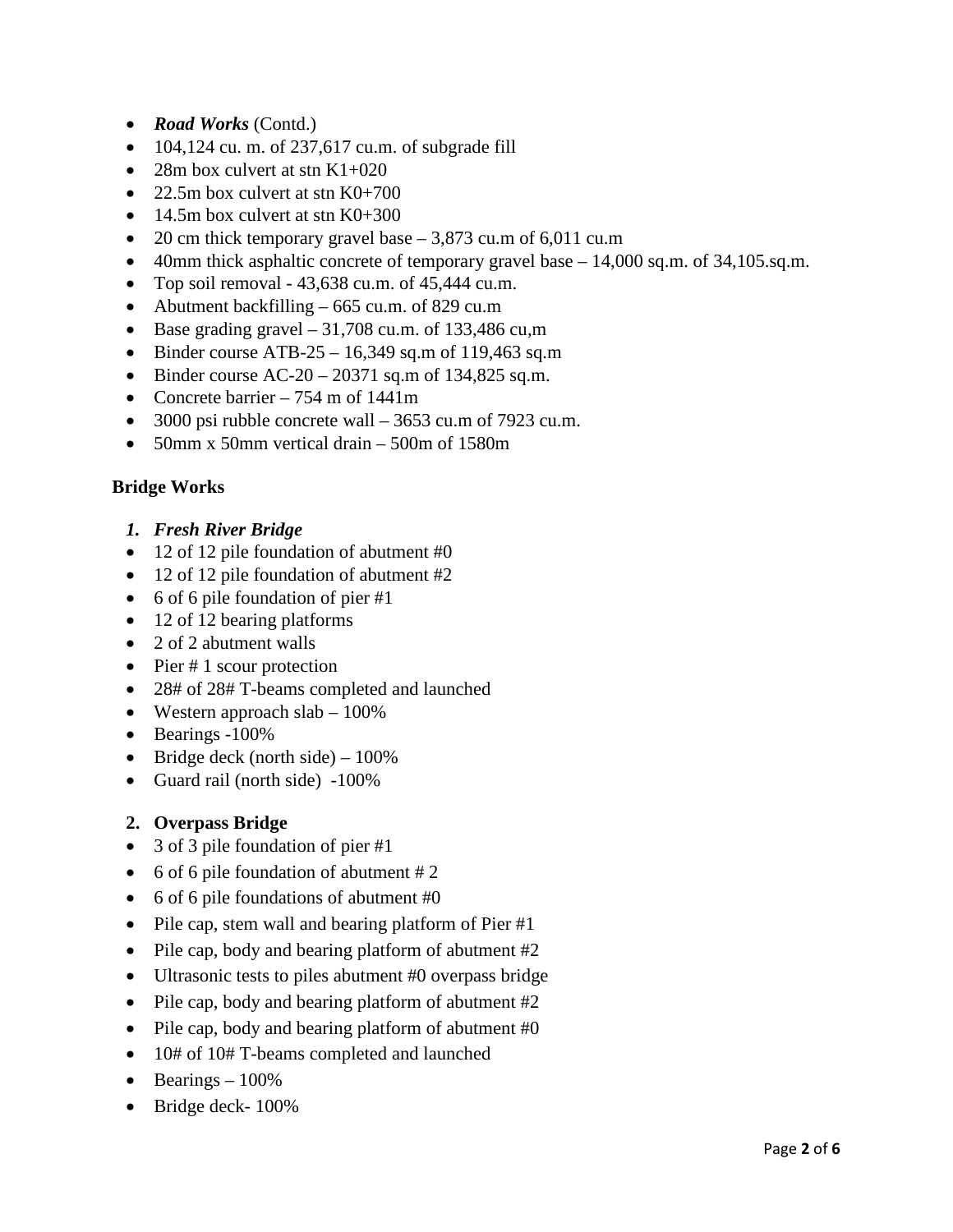# **Works in progress:**

- *1. Road Works*
- Sub grade fill on north side between stn  $K1+200$  and stn  $K1+540$
- Constructing 50mm x 50mm vertical drain between stn K2+100 and stn K2+160
- Constructing Jersey Barriers between stn K2+560 and stn K2+590
- Masonry drain between stn QK0+310 and stn. QK1+330
- *2. Fresh River Bridge*
- Re-bar for diaphragm/wet joint southern half
- *3. Overpass Bridge*
- Concrete to barrier east side
- Re-bar for sidewalk

#### **Programme**

The time elapsed is 62.5% of contract period. The percentage of work accomplished to date is approximately 74%.

| <b>Payment</b>         | <b>Amount certified</b> | Date issued | Due date | Date paid |
|------------------------|-------------------------|-------------|----------|-----------|
| <b>Certificate No.</b> | (US\$)                  |             |          |           |
|                        | 2,103,250.76            |             |          |           |
| $\overline{2}$         | 1,051,625.38            |             |          |           |
| 3                      | 1,301,625.38            |             |          |           |
| $\overline{4}$         | 2,750,387.60            |             |          |           |
| 5                      | 2,794,090.08            |             |          |           |
| 6                      | 4,798,341.27            |             |          |           |
| 7                      | 3,231,589.56            |             |          |           |
| 8                      | 5,087,232.56            |             |          |           |
| 9                      | 3,354,148.62            |             |          |           |
| 10                     | 3,205,408.38            |             |          |           |
| 11                     | 5,249,166.74            |             |          |           |
| 12                     | 1,564,118.75            |             |          |           |
| 13                     | 3,538,404.84            |             |          |           |
| 14                     | 2,596,546.65            |             |          |           |
| 15                     | 3,059,195.02            |             |          |           |
| 16                     | 1,010,030.00            |             |          |           |
| <b>TOTAL</b>           | 46,695,125.39           |             |          |           |

# **Payment Certificates**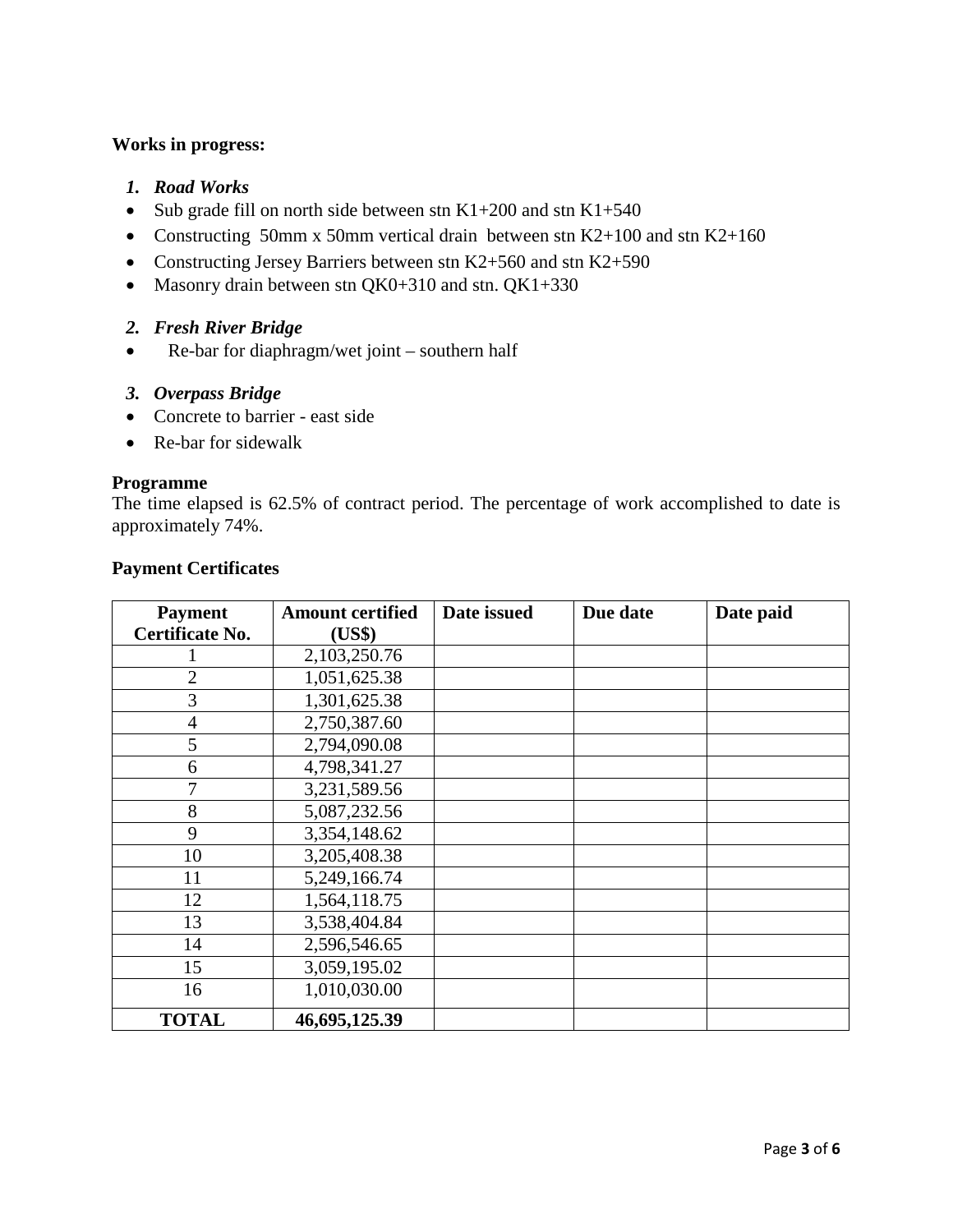# *Labour*

Over the period under review the amount of persons on **Road Section** was 11 Chinese and 90 Jamaicans whilst at the **Fresh River Bridge & Overpass Bridge**, 18 Chinese and 27 Jamaican were engaged.

Continual communication is made with local political directorate and community leaders so that the labour situation is kept under control.

# *Traffic Management*

There were a number of minor reported incident for the period under review mainly to do with vehicular crashes. No loss of life or loss of property resulted.

# *Quality Control*

Cylinder/cube samples of concrete being used for bridge deck slab & guard rails for Fresh River Bridge & diaphragms for Overpass Bridge were being collected by CHEC for testing. Tests results indicated that the concrete strengths are within the required specifications.

Compaction tests on sub-grade filling on roadworks were carried out as required.

Cylinder/cube samples of concrete being used at vertical drain and Jersey Barriers were being collected by CHEC for testing.

Tests results indicate that they are within the required specifications.

# *Health, Safety and Environment*

There was no major outstanding health or environmental issues during the period. Monthly reports are prepared and submitted by CHEC on health and environmental matters. These reports are forwarded to NEPA as part of their permit requirements.

CHEC's Safety Officer continues to carry out regular tool box talks.

#### *Outstanding matters:*

- 1. Relocation of JPS poles near Duhaney sub-station.
- 2. Installation of HDPE sleeve at stn. K0+300 for NWC mains crossing.

# **Prepared by:**

Lynval Ramdial **Resident Engineer**

December 4, 2017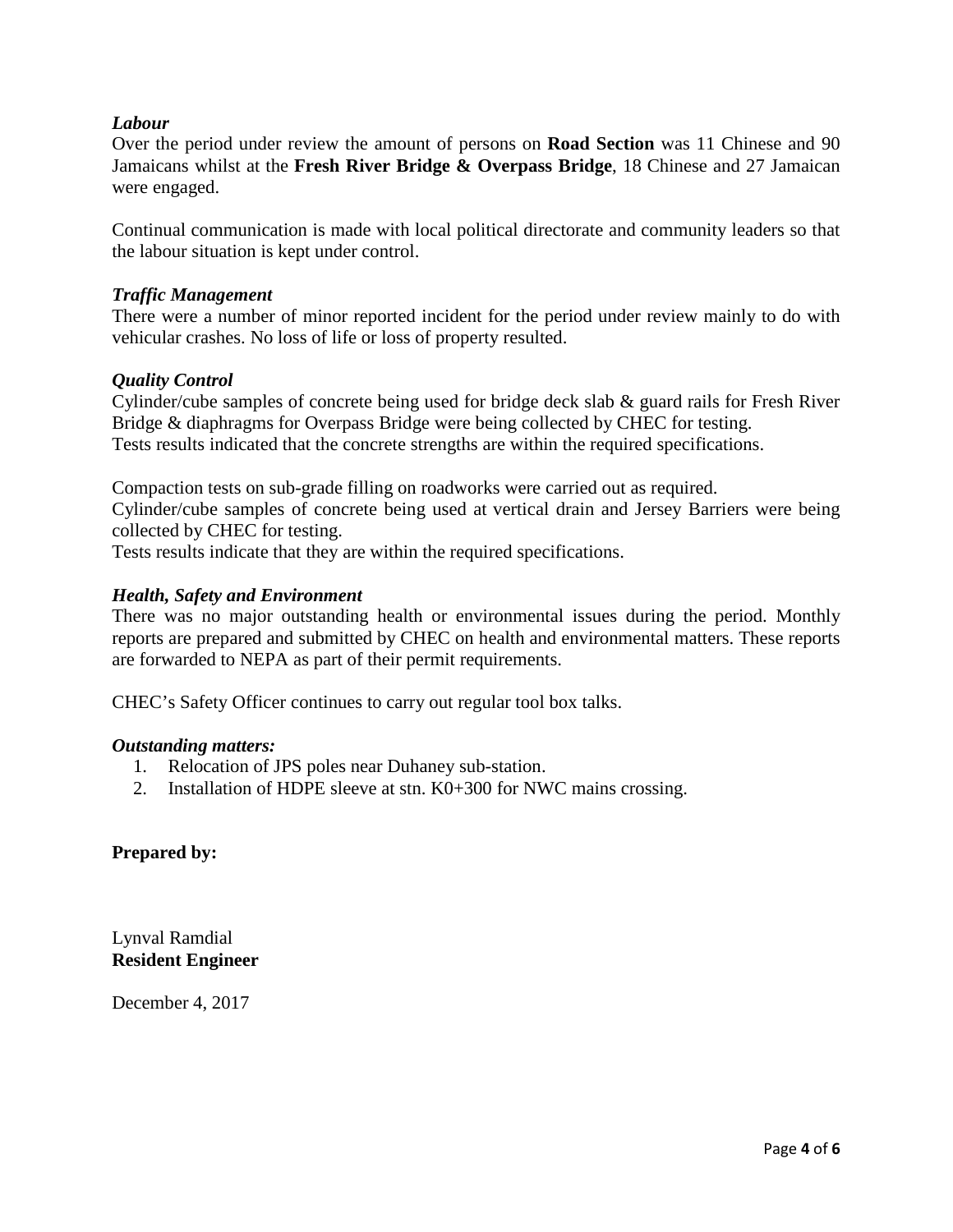# **Pictures**



**New Jersey Barrier formwork**



**Field Density testing**